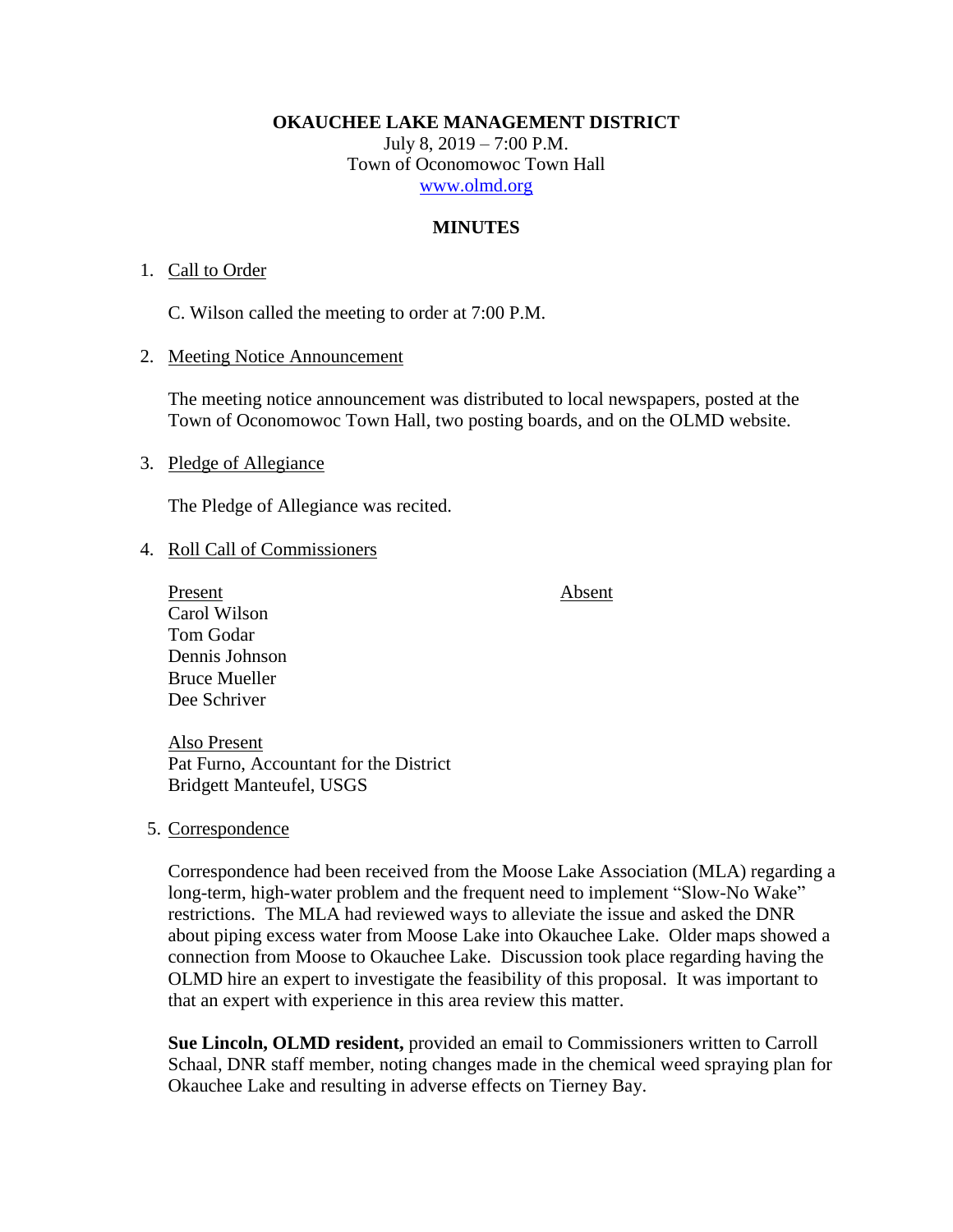Okauchee Lake Management District Meeting July 8, 2019 Page 2 of 7

#### 6. Comments from the Floor

**David and Jen Ernst, N53W34297 Road Q,** were present regarding the small pond near Tierney Bay. D. Ernst had used equipment to assist with cleaning the pond; however, he had to shut it off because it had become cost prohibitive. If the OLMD were to pay for running the equipment it would continue to clean the area effectively. It was important to use OLMD funds where they were needed. D. Schriver explained a similar experiment had taken place in 2012 or 2013 with the assistance of Marine BioChemists. That project had become labor intensive and expensive due to equipment being frequently clogged from socks and other items that were not supposed to be at the lake bottom. D. Ernst found that shear curtains acted as a filter for those types of items and let the water through. Discussion ensued. Cost of the operations could not be supported by the OLMD budget at this time. D. Ernst offered to assist in the labor along with neighbor Doug Rant, who lives on Road Q. The two of them would run the system every two weeks. The operation could be set up near the bridge with the weed barge on the other side to ease the difficulty in getting the weeds out of the pond. D. Johnson noted the seeds would rapidly go back into the water. In the past, treating the bay with "Sonar chemical weed control" had worked well. J. Ernst questioned why this bay area was not receiving chemical treatment if all OLMD property owners paid the same amount. D. Johnson explained that when the control of the treatment was the responsibility of the OLMD those areas were able to be treated. Since that time, DNR rules changed and redefined, making the spraying season shorter. Because the pond was a "closed environment" the DNR would not allow spraying in the pond. Past spraying targeted Eurasian Watermilfoil. The DNR controlled the chemical weed spraying and the OLMD must adhere to the DNR rules and regulations.

**Mike Schoen, N52W34450 Peterson Drive,** explained that in the past, neighbors had their own spraying program and that could still be done with residents working together to take care of it on their own. All homeowners had worked with Marine BioChemists in the past. D. Johnson noted the DNR rules might also apply to property owners. M. Schoen explained individual property owners met with the DNR a few years ago and the DNR had granted permission to allow property owners to clear cut weeds to the bottom out 200 feet into the lake. While he did not understand individual property rights pertaining to the DNR regulations, it was important to take a strong stand against the DNR with the OLMD providing management of a weed spraying plan for this area. It was also important that the DNR's authority, rules and regulations were understood by all.

**Denise Hahn, N53W34485 Road Q,** questioned whether the DNR was changing chemical weed spraying management for all lakes or only Okauchee Lake. D. Johnson explained that in general the DNR was placing restrictions on any lake with harvesting operations or weed spraying programs. Data was being used from northern lakes to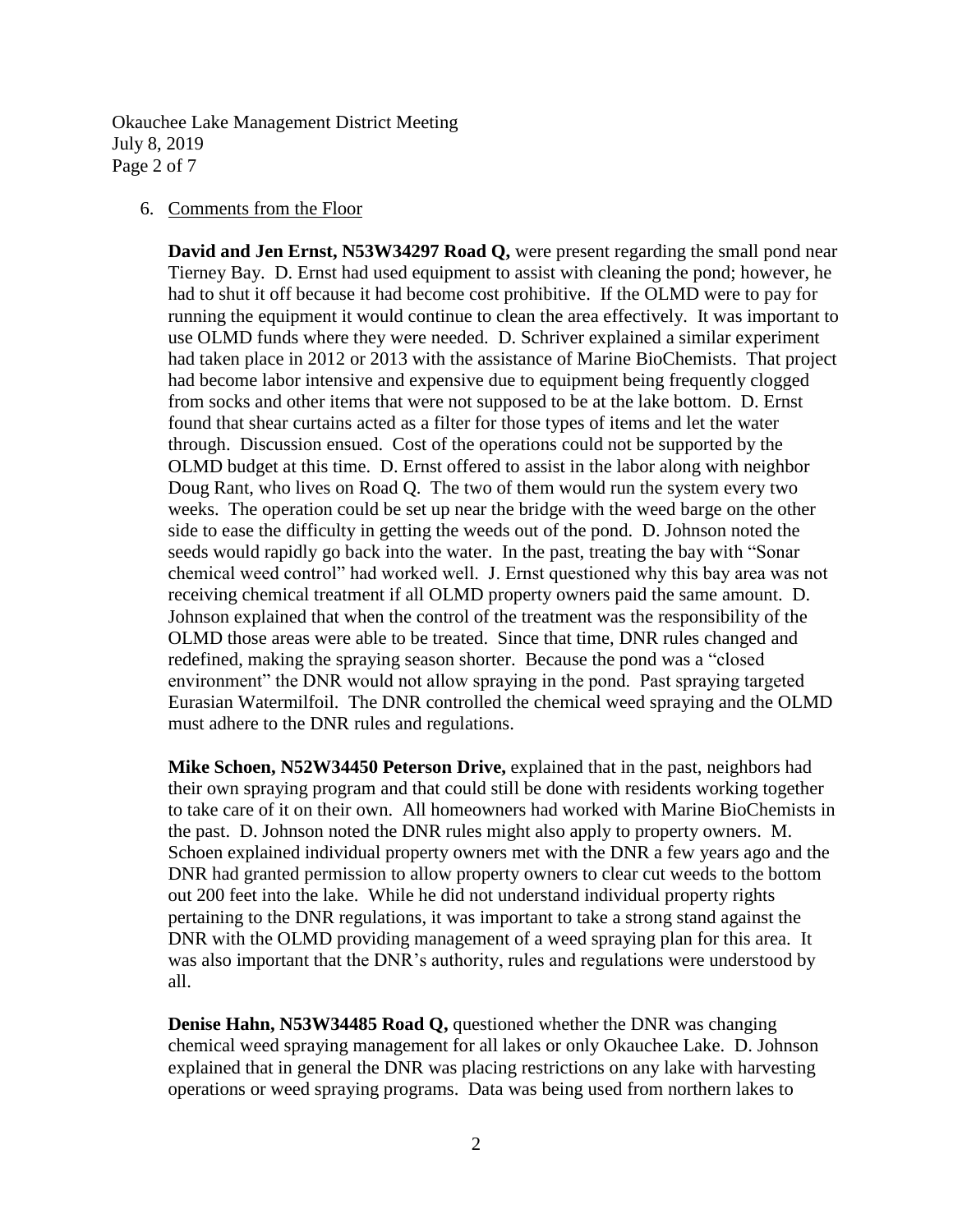Okauchee Lake Management District Meeting July 8, 2019 Page 3 of 7

> change the rules for urban lakes which seemed an incorrect use of that data. Despite some DNR staff being in agreement with what had been done in the past, they had been overruled by higher ranking staff members. Concern was expressed that DNR representatives visited Tierney Bay a single time last year and the information supplied by the residents seemed to be dismissed.

**Doug Larson, N53W34257 Road Q,** expressed concern for the same situations being repeated in area lakes. Someone should monitor the water from Moose Lake to Okauchee Lake. Tierney Bay residents should be able to understand their rights as property owners about weed spraying. He suggested the OLMD invest resources to hire someone to represent the OLMD and its property owners to learn more about the rights and role of the DNR in these situations. Photos showing how weeds flowed into Tierney Bay from the lake had been shared with D. Shriver. Discussion ensued regarding issues of concern pertaining to the shortened weed spraying season and the pond near Tierney Bay. Mechanical dredging was not a viable option for many property owners due to its high cost.

**Lori Cook, 34558 Peterson Drive,** questioned whether the new boat landing had a rinse station. D. Johnson noted a lake water pump to be used for rinsing boats had been requested of the DNR to no avail. It was also noted that the launch signs showed "full" this past weekend despite having several spaces available. No attendant was available at the launch during this time. The signage also indicated no spaces were available when spaces were available. C. Wilson will ask DNR staff about the sign and pump for water.

Comments from the floor were closed. Without objection, C. Wilson moved to Item 11 on the agenda.

7. Comments from Committee Members

None.

## 8. Discuss & Act on Report of the Treasurer

P. Furno reported the following:

| Total Revenues:     | \$348,749.59 |
|---------------------|--------------|
| Total Expenditures: | \$166,663.02 |
| Total:              | \$182,086.57 |

**D. Johnson moved to accept the Report of the Treasurer as presented. B. Mueller seconded the motion. There was no further discussion. All were in favor. Motion carried unanimously.**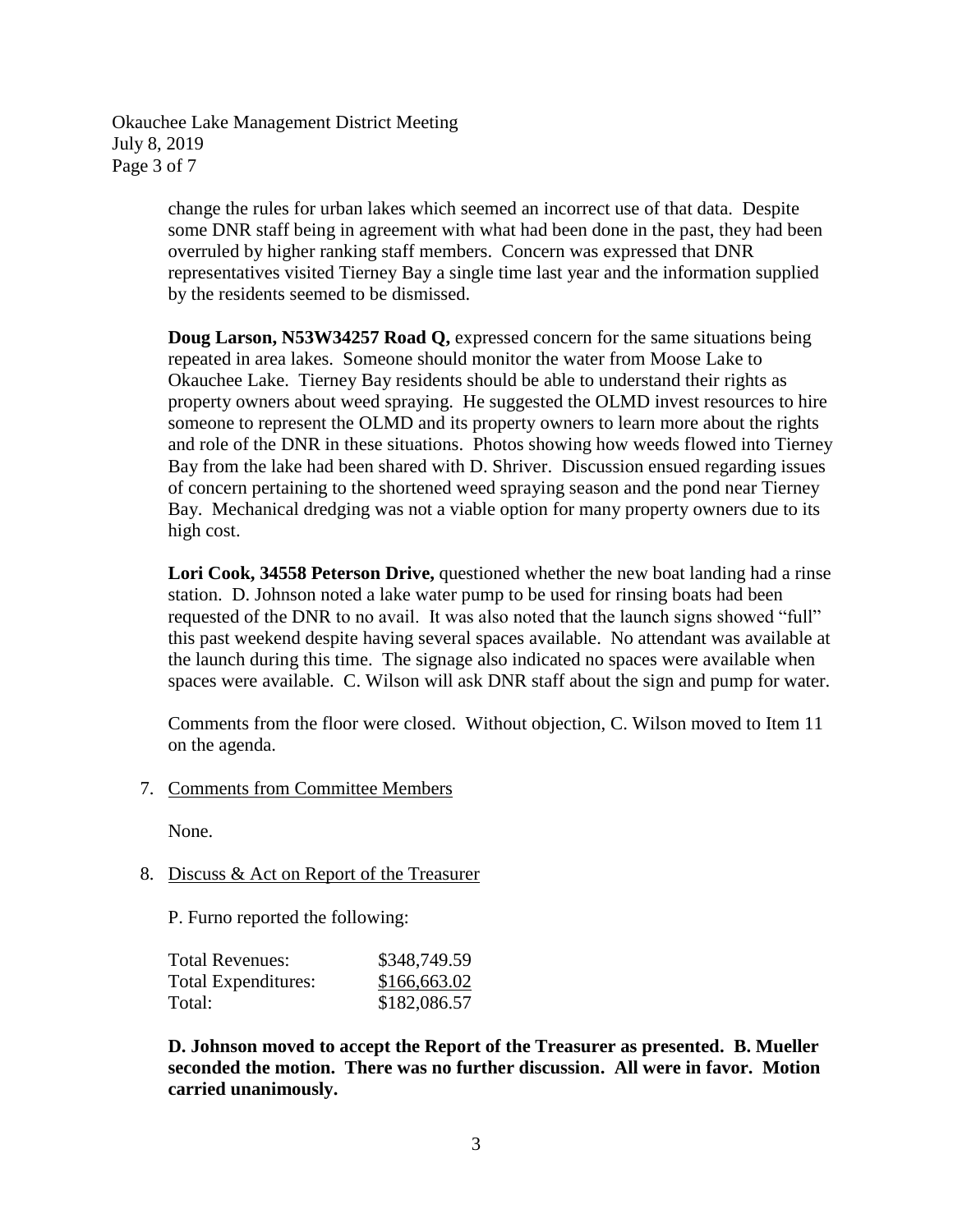Okauchee Lake Management District Meeting July 8, 2019 Page 4 of 7

## 9. Approve Checks & Vouchers

**B. Mueller moved to approve the bills to be paid for July 2019. C. Wilson seconded the motion. There was no further discussion. All were in favor. Motion carried.**

## 10. Approve Minutes of the Previous Meeting

**T. Godar moved to approve the June 10, 2019 meeting minutes as presented. D. Johnson seconded the motion. There was no further discussion. All were in favor. Motion carried.**

## 11**.** Presentation by Bridgett Manteufel Regarding USGS Survey Results

A document titled "Water Quality Data" was distributed. USGS staff had sampled water quality on the lake in five locations throughout the lake. B. Manteufel explained how the lake-depth profiles were collected. The Trophic State Index showed total phosphorus levels. Long term data was used to track trends regarding the health of the lake. This type of monitoring takes place every other year. Lake data collected seemed to demonstrate that Okauchee Lake was holding steady with little trending in either direction.

**Wei Shen, N52 W34498 Petersen Drive,** questioned the chloride and sodium readings. B. Manteufel explained the data collected was consistent with other lakes in the area with the largest contributor to the levels being winter salting of the roadways. Discussion ensued. B. Manteufel offered to gather additional information from USGS staff on this topic.

C. Wilson returned to Item 7 and the remainder of the agenda at this time.

- 12. Aquatic Plant Management Report
	- a. Update on 2019 Muskrat Control Program

**Arnold Groehler, Animal Damage Control Trapper,** provided an update on the spring Muskrat Control Program. The spring phase of the program had been completed with 79 muskrats caught in comparison with more than 300 a year ago. He recommended proceeding with the fall phase of the 2019 Muskrat Control Program.

**Liz Heidenreich, W345 N5276 Tierney Road,** questioned whether trapping took place in the little pond near Tierney Bay referenced earlier in the meeting**.** A.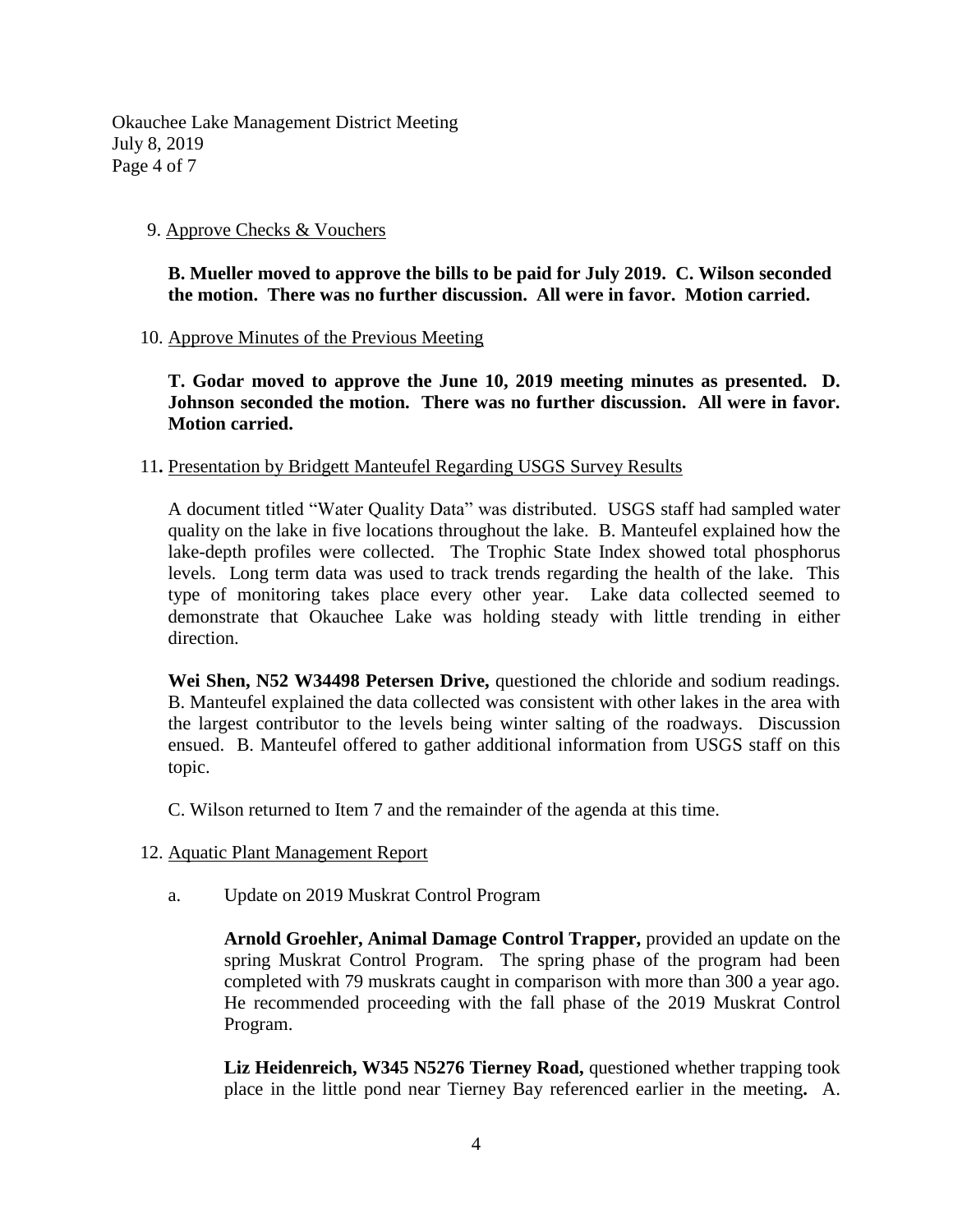Okauchee Lake Management District Meeting July 8, 2019 Page 5 of 7

> Groehler had worked in the pond in 2018. While he had not visited that area for the spring phase, he planned to do so in the fall phase of the program.

## b. Discuss & Act on Okauchee Lake Chemical Weed Spraying Program

D. Johnson provided an update. Since the last meeting, there were issues with the dump sites for harvested weeds. John Koepke had been called and he agreed to temporarily accept aquatic vegetation on his property. Other farmers had been contacted without interest indicated for taking the weeds in the future.

An OLMD mechanic had resigned. A Town of Oconomowoc staff member was helping and additional mechanical contracting had taken place, but no long-term solutions were found at this time. An ad had been placed in the newspapers and on the OLMD website for a mechanic willing to work from April to November for 4-8 hours per day; however, no responses had been received. Five truckloads of weeds were being removed per day and the weed growth was quite heavy. Approximately \$40,000 of the \$45,000 budgeted amount for weed spraying had been used from the annual budget. D. Johnson remained concerned about milfoil weed growth evidenced in the spring in comparison with the weed growth in the fall. The spraying restriction continues to cause problems. When Tierney Bay was sprayed the way it had been done in the past, it was successful. Currently it was not being sprayed that way. The effects of not being able to spray in the fall were now being realized with having to expend most of the budget all at one time of the year.

T. Godar contacted Attorney William O'Connor regarding the possibility of working with the OLMD to determine the DNR authority, related impacts from weed growth and resources available to the OLMD in working with the MLA. It was the responsibility of the OLMD to protect the lake.

**T. Godar moved to authorize D. Johnson to explore options for hiring Attorney William (Bill) O'Connor to work with the OLMD on aquatic plant management and a plan to manage high water issues with Moose Lake. D. Johnson seconded the motion. C. Wilson noted Bill O'Connor had an excellent reputation in working with lake management. A special meeting could be called if fees were more than \$10,000. B. Mueller noted no other alternatives were available. D. Schriver questioned whether an initial plan could be provided in time for the Annual Meeting. T. Godar explained the project could potentially go in phases. T. Godar amended the motion to authorize D. Johnson to explore options for hiring Attorney William O'Connor to work with the OLMD on aquatic plant management and a plan to manage high water issues with Moose Lake for a fee not to exceed \$5,000.**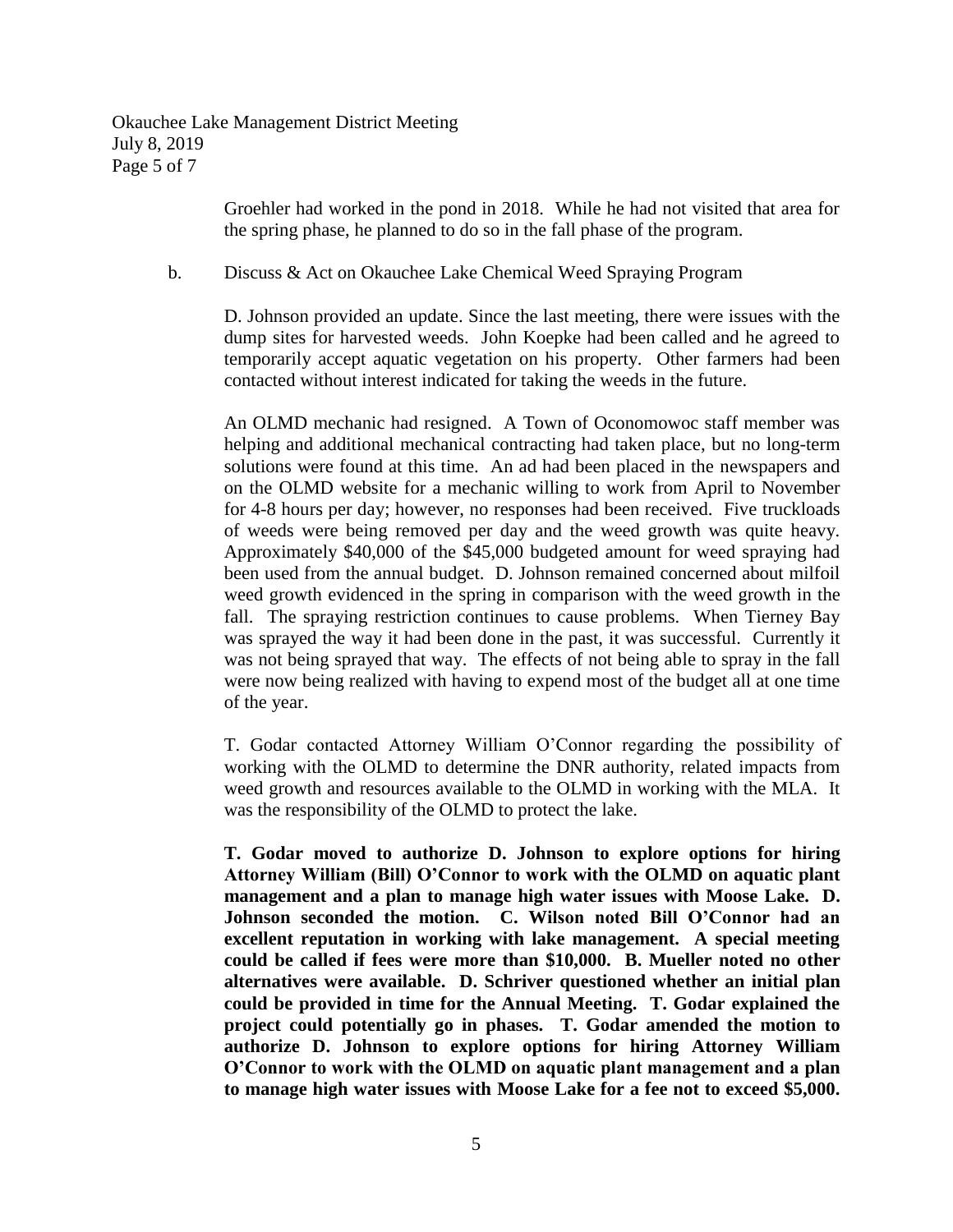Okauchee Lake Management District Meeting July 8, 2019 Page 6 of 7

# **There was no discussion on the amendment. All were in favor. Motion carried. There was no further discussion on the main motion including the amendment. All were in favor. Motion carried.**

It was also noted that the retention pond near Foolery's was surrounded by cattails and the discharge pipe was partially clogged. B. Mueller would investigate this matter.

## 13. Discuss Website Items

Updated lake level information, monthly updates to the Waukesha County Aquatic Invasive Species newsletter, weekly weed cutting updates, an ad for a new mechanic, fireworks information, information about free lake weeds and placement of flags from chemical spraying had been added to the website since the June 10, 2019 meeting.

## 14. Future Agenda Items

The following items were requested for the next regular OLMD meeting agenda:

- Discuss & Act on Okauchee Lake Chemical Weed Spraying Program
- Discuss & Act on Moose Lake High Water Issues

## 15. Set Future Meetings

The Budget Workshop meeting was scheduled for Monday, July 22, 2019 at 7:00 P.M. at the Town of Oconomowoc Town Hall.

The next regular meeting of the OLMD is scheduled for Monday, August 12, 2019 at 7:00 P.M. at the Town of Oconomowoc Town Hall.

The Annual Meeting will be held on Monday, August 26 at 7:00 P.M. at the Town of Oconomowoc Town Hall.

# 16. Motion to enter Closed Session pursuant to §19.85(1)(c): "Considering employment, promotion, compensation or performance evaluation data of any public employee over which the governmental body has jurisdiction or exercises responsibility." (Performance review and compensation for OLMD employees)

**D. Schriver moved to Convene into Closed Session Pursuant To §19.85(1)(C): "Considering Employment, Promotion, Compensation or Performance Evaluation Data of Any Public Employee Over Which the Governmental Body Has Jurisdiction or Exercises Responsibility." (Performance Review and Compensation for OLMD Employees) at 8:25 PM. D. Johnson seconded the motion. There was no further**